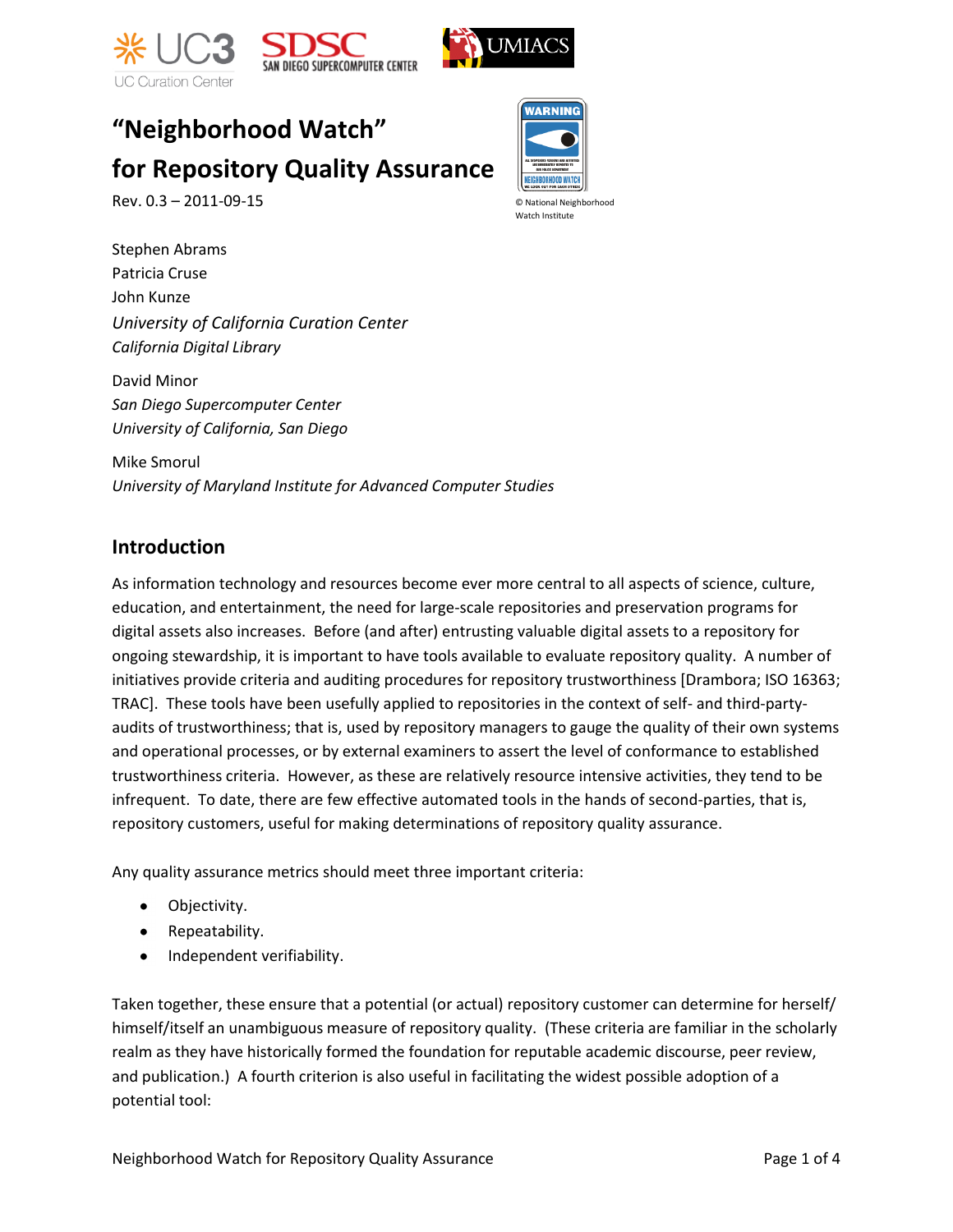





Simplicity.

The technical sophistication and competency of repository customers varies widely, so in many cases a simple and minimally functional solution is often preferable to a more fully functioned, but complex tool.

There are many aspects of repository function that contribute to its overall trustworthiness, but the fundamental obligation of a repository is to maintain the bit-level integrity of managed digital assets. While not fully sufficient in and of itself to ensure the long-term usability of a digital asset, bit-level preservation is nevertheless a necessary foundation: if the bits are not available in authentic form then no further added-value preservation activities can be performed.

A useful analogy to deploy in this respect is the "neighborhood watch" [Watch]. In the same way that neighbors watch over neighbors for early detection of crime and other potentially harmful situations, repositories should support mechanisms to permit their customers to verify for themselves that their content is safe and accessible, and that the repository is meeting its baseline stewardship obligations.

# **Neighborhood watch**

The essence of a repository neighborhood watch is simple: a repository provides access to managed assets via stable URLs; the repository's "neighbors" – that is, its customers – maintain lists of those URLs, each associated with a message digest known to be correct for the underlying asset. The customer can then determine on an objective, repeatable, and independently verifiable basis whether or not the repository is meeting its primary stewardship obligations. In essence, this is an augmented form of link checking. Decisions regarding periodicity and sampling coverage are a matter of local policy and mutual agreement between a repository and its customers.

(Other useful analogies can be drawn to similar methods for verifying the operation of various technical components of a preservation infrastructure, such as file system "scrubs", which verify the bit-level integrity of all disk blocks of modern file systems such as [ZFS]; "pings" to determine server availability [Ping]; and "link checking" of the accessibility of web resources[Link].)

# **Merritt Fixity Service**

One specific tool that could be used as the basis for a repository neighborhood watch is the Merritt Fixity service [Fixity]. The Merritt repository operated by the University of California Curation Center (UC3) is based on the micro-services architectural paradigm in which the full range of repository is decomposed into a granular set of independent, but interoperable micro-services [Merritt, Micro]. Thus, the Fixity service can be deployed easily as a stand-alone RESTful web application.

The main data structure captures the following elements for each item registered with the service: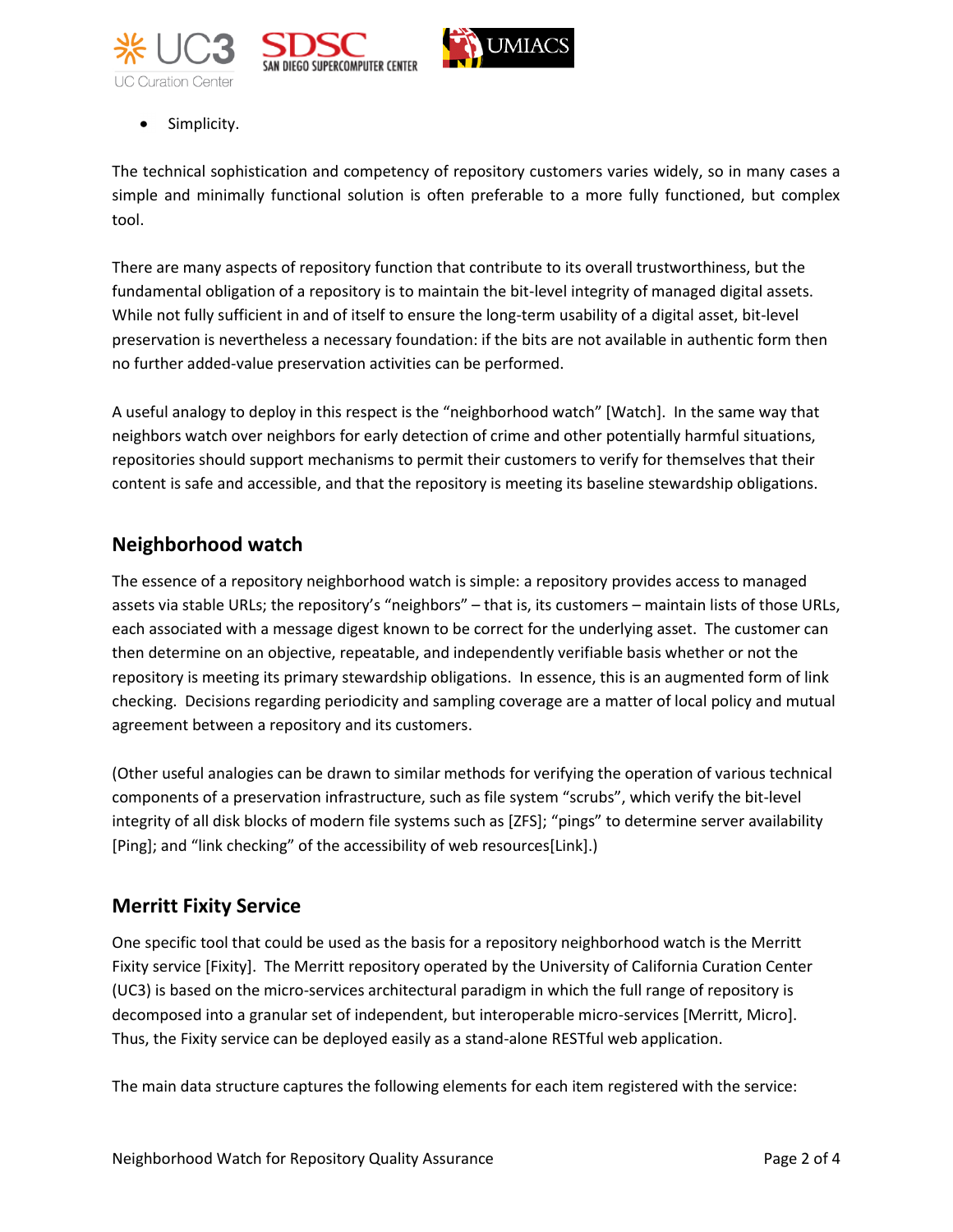





| <b>Name</b>   | <b>Type</b>   | Value                                                                                                      |
|---------------|---------------|------------------------------------------------------------------------------------------------------------|
| URL           | <b>String</b> | URL of the item in a repository.                                                                           |
| Size          | Integer       | Veridical size, in octets.                                                                                 |
| Algorithm     | Enum          | Message digest algorithm:<br>Alder-32, CRC-32<br>MD2, MD5<br>$\bullet$<br>SHA-1, SHA-256, SHA-384, SHA-512 |
| <b>Digest</b> | <b>String</b> | Veridical message digest.                                                                                  |
| Verified      | Date          | Timestamp of last verification.                                                                            |
| <b>Status</b> | Enum          | Verification status:<br>Unverified<br>Verified<br>Size-mismatch<br>٠<br>Digest-mismatch<br>Unavailable     |
| LastSize      | Integer       | Last size, in octets.                                                                                      |
| LastDigest    | <b>String</b> | Last message digest.                                                                                       |

This structure provides all of the information necessary for the independent verification of a digital asset managed within a repository. New Item records should be established in the service at the time of asset submission to the repository, either for all such assets or a statistically meaningful subset. The Fixity service does not currently measure repository response time latency or retrieval throughput, but it could be instrumented to do so easily if performance-related metrics are also deemed significant.

## **ACE**

Other tools similar in function to the Merritt Fixity service also could be deployed as the basis for a neighborhood watch, such as the UMIACS ACE (Audit Control Environment) [ACE] incorporated into the Chronopolis distributed repository federation [Chronopolis]. ACE, which is part of an evolving suite of preservation tools developed as part of the [ADAPT] project, supports a higher level of cryptographic security than the Merritt Fixity service. ACE consists of two components:

- Audit Manager (AM), which that checks files locally to ensure they have not been compromised.
- Integrity Management Service (IMS), which issues tokens that the AM can use to verify that its local store of file digests has not been tampered with.

## **Conclusion**

Repository users need effective tools for evaluating the reliability and trustworthiness of those repositories. A repository neighborhood watch permits users to verify independently and at will the bitlevel integrity of digital assets managed in the repository. The Merritt Fixity service supports the